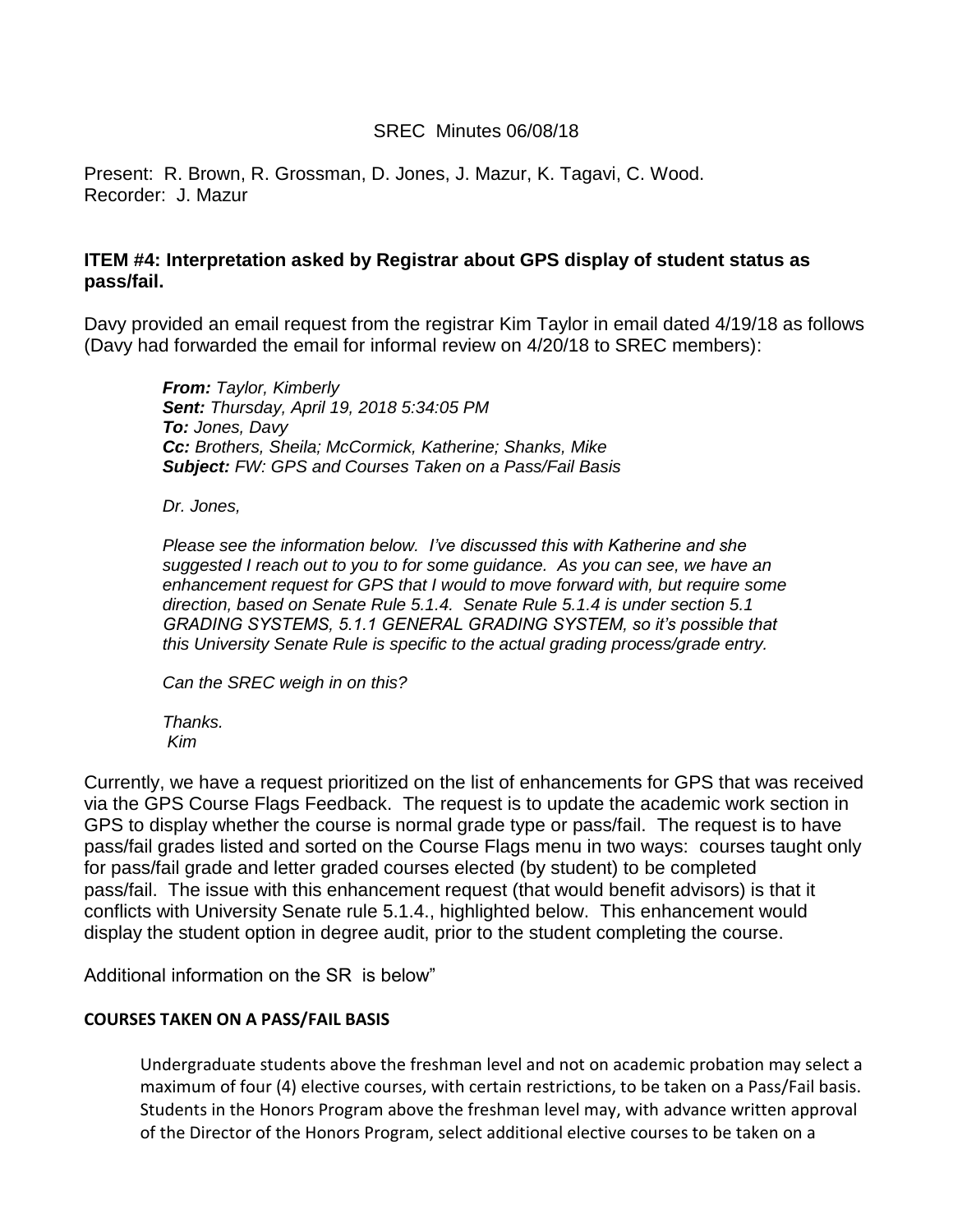Pass/Fail basis. Credit hours successfully completed under this option shall count toward graduation but shall not be used in calculating GPA.

Courses taken on a Pass/Fail basis (including transfer courses) shall be limited to those considered as elective in the student's program and such other courses or types of courses as might be specifically approved by the Senate Council for a college or department. Prerequisites for such courses may be waived with the consent of the Instructor of Record. Students are expected to participate fully in these courses and to take all examinations. Any student may change his or her grading option (pass/fail to letter grade or letter grade to pass/fail; credit to audit or audit to credit) within three (3) weeks from the beginning of classes in the fall or spring semester (or a proportionate amount of time in the summer term/session or other courses of less than a full semester's duration). After such time, a student may not change his or her grading option without the express approval of the student's academic dean or the dean's designee. The waiver and the rationale for the waiver must be documented in the student's record in the college. [US: 12/11/2000]

Courses offered only on Pass/Fail shall not be included in the maximum number of elective courses which a student may take under these provisions. (See SR 5.2.1.2.B.6 for procedures on Pass/Fail available under that option.)

The Instructor of record shall not be notified by the Office of the University Registrar or by any other office of the University of those students who are taking the course Pass/Fail. The Instructor of Record shall submit a regular letter grade to the Registrar's Office which will take the appropriate action to change the grade into Pass/Fail grading track for records. Neither a grade of P nor a grade of F shall be taken into consideration in calculating a student's GPA, except as provided in SR 5.1.2.1. [US: 9/13/76]

Giving a P/F credit for AP tests and for CLEP tests does not mean that students may elect to take a required course for P/F. If the student elects to take the course he or she must get a letter grade to satisfy the USP requirements.

Mr. Mike Shank, representating the Registrar, attended the SREC meeting**.**

**\* Interpretation**: After discussion, the SREC interpreted that this proposal if implemented *would be a violation of the current SR 5.4.1*

**Motion:** Grossman moved/Brown seconded. SREC recommends to the University Senate, through the Senate Council, that the Senate Rule be modified with a proviso that an Instructor who is also a student's Designated Academic Advisor will have access to a student's P/F status in a course.

The SREC noted that in the limited situation where an instructor happens also to be a student's academic advisor, that advisor ought to be able to advise a student, if for example, a student's choice to opt for a P/F option would result in a situation where the student's would NOT get the proper (or expected) credit for said course.